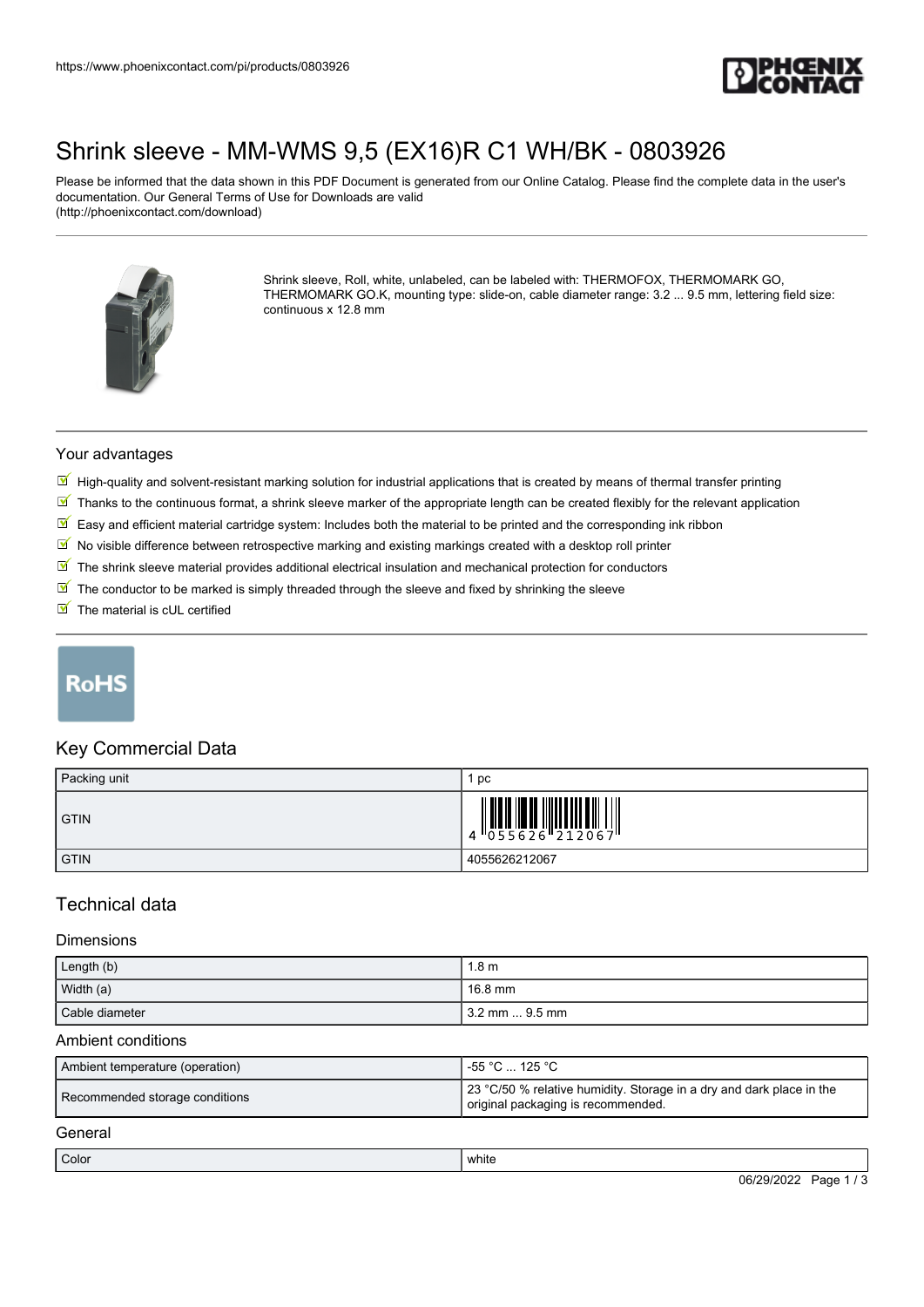

# [Shrink sleeve - MM-WMS 9,5 \(EX16\)R C1 WH/BK - 0803926](https://www.phoenixcontact.com/pi/products/0803926)

## Technical data

## General

| Base element material                                                                 | polyolefine                              |
|---------------------------------------------------------------------------------------|------------------------------------------|
| Components                                                                            | free from silicone, halogen, and cadmium |
| Material                                                                              | Polyolefine                              |
| Shrink rate                                                                           | 3:1                                      |
| Mounting type                                                                         | slide-on                                 |
| Testing substances harmful to the wetting properties of lacquers (LABS<br>conformity) | VW PV 3.10.7:2005-02                     |
| Result                                                                                | Test passed                              |
| UV resistance                                                                         | Following ISO 4892-2:2013-03             |
| Result                                                                                | Test passed                              |
| <b>Test duration</b>                                                                  | 96 h                                     |
| Testing in a condensation changing climate in the presence of sulfur<br>dioxide       | DIN 50018:2013-05                        |
| Result                                                                                | Test passed                              |
| Climate level                                                                         | <b>AHT 1,0 S</b>                         |
| Cycles                                                                                | 2                                        |
| Salt spray test                                                                       | DIN EN 60068-2-11:2000-02                |
| Result                                                                                | Test passed                              |
| Silicone-free                                                                         | Yes                                      |
| Halogen-free                                                                          | Yes                                      |

### Environmental Product Compliance

| China RoHS | I Environmentally friendly use period: unlimited = EFUP-e |
|------------|-----------------------------------------------------------|
|            | No hazardous substances above threshold values            |

## **Classifications**

## eCl@ss

| eCl@ss 10.0.1 | 27400401 |
|---------------|----------|
| eCl@ss 11.0   | 27281102 |
| eCl@ss 4.0    | 24190200 |
| eCl@ss 4.1    | 24190200 |
| eCl@ss 5.0    | 27400100 |
| eCl@ss 5.1    | 27400100 |
| eCl@ss 6.0    | 27400100 |
| eCl@ss 7.0    | 27400105 |
| eCl@ss 9.0    | 27400401 |

ETIM

| ETIM 3.0            | EC001530 |
|---------------------|----------|
| ETIM 4.0            | EC000217 |
| ETIM <sub>6.0</sub> | EC001530 |